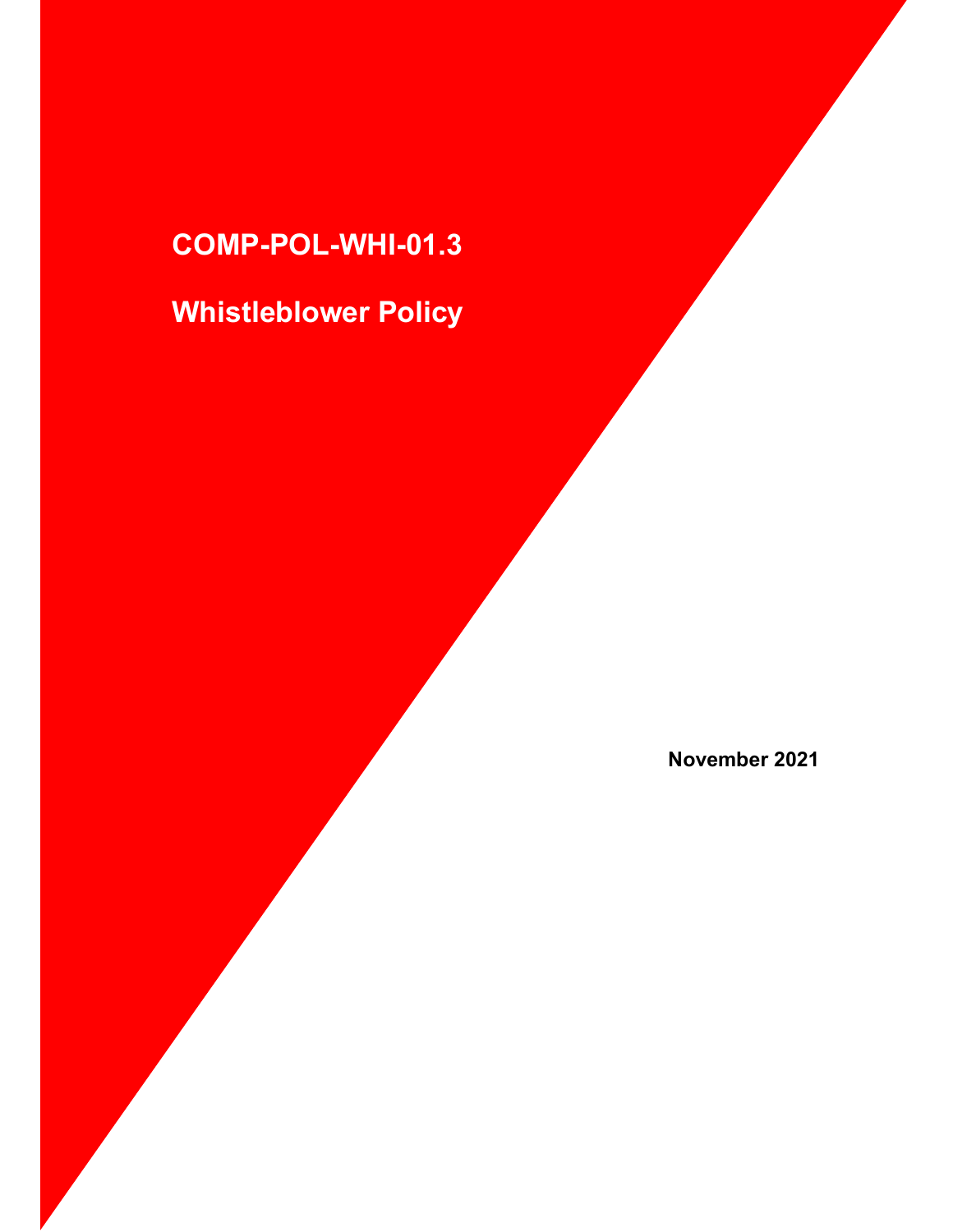# $\mathbf{z}$

#### **Contents**

| 1           |     |                                                                    |  |  |  |  |  |
|-------------|-----|--------------------------------------------------------------------|--|--|--|--|--|
|             | 1.1 |                                                                    |  |  |  |  |  |
| $2^{\circ}$ |     |                                                                    |  |  |  |  |  |
|             | 2.1 |                                                                    |  |  |  |  |  |
|             | 2.2 |                                                                    |  |  |  |  |  |
|             | 2.3 |                                                                    |  |  |  |  |  |
|             | 2.4 |                                                                    |  |  |  |  |  |
|             | 2.5 |                                                                    |  |  |  |  |  |
|             | 2.6 |                                                                    |  |  |  |  |  |
|             | 2.7 |                                                                    |  |  |  |  |  |
|             | 2.8 |                                                                    |  |  |  |  |  |
|             | 2.9 | Ensuring fair treatment of individuals mentioned in a disclosure 8 |  |  |  |  |  |
|             |     |                                                                    |  |  |  |  |  |
|             |     |                                                                    |  |  |  |  |  |
|             |     |                                                                    |  |  |  |  |  |

### Version History

| <b>Version</b> | Date       | Author        | <b>Rationale</b>                                                                    |
|----------------|------------|---------------|-------------------------------------------------------------------------------------|
| 1.0            | 16/12/2019 | Jayne Kerford | New policy                                                                          |
| 1.1            | 4/8/2020   | Jayne Kerford | Minor change -<br>update of postal<br>address of Stopline                           |
| 1.2            | 26/04/2021 | Jayne Kerford | Minor change -<br>addition of reference<br>to Taxation<br><b>Administration Act</b> |
| 1.3            | 23/11/2021 | Jayne Kerford | Minor changes<br>based on industry<br>whistleblower policy<br>feedback from ASIC.   |



GPO Box 1693, Melbourne 3001 | T 1300 722 462 | F 1300 722 097 | loanservicing@redzedlending.com.au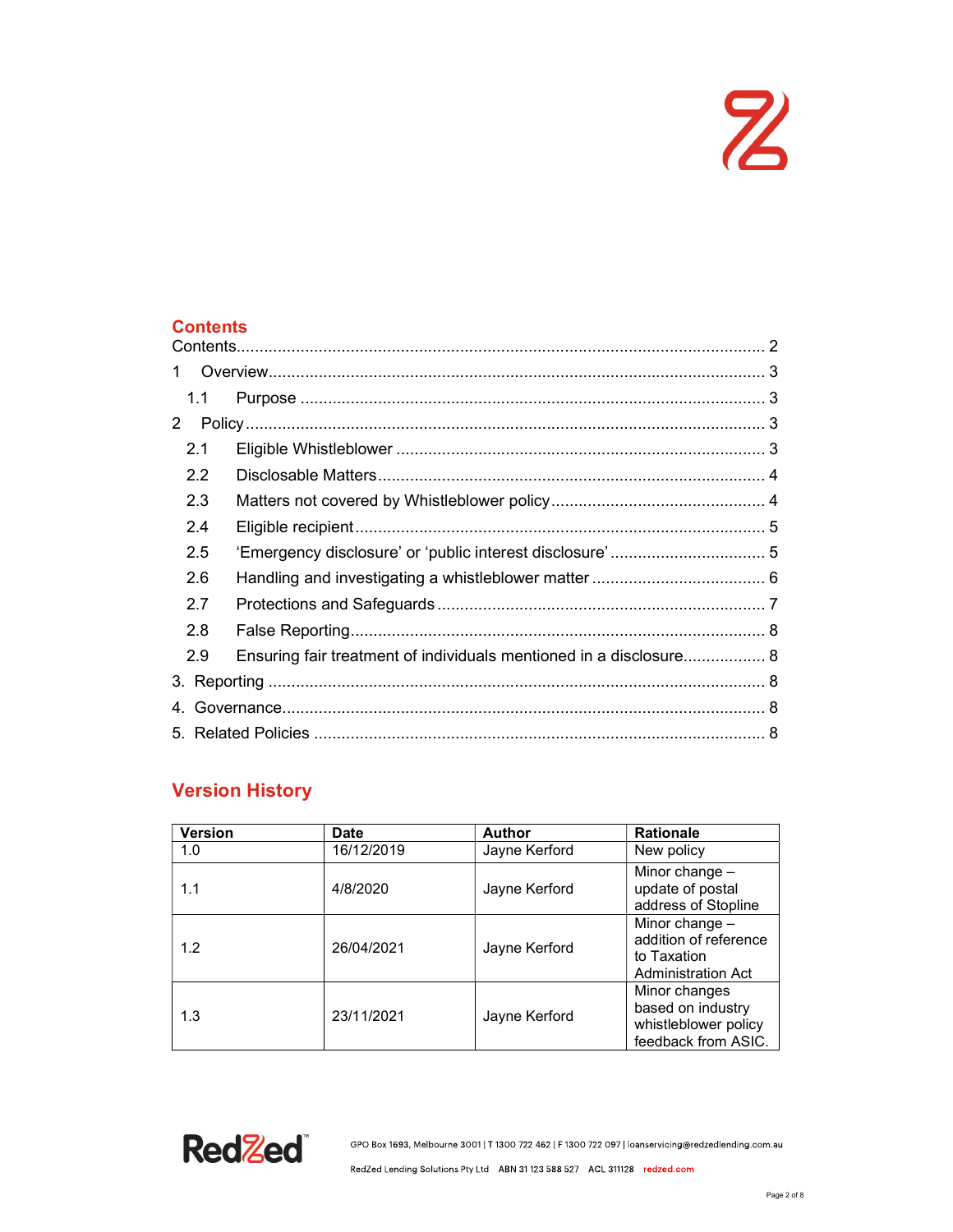# $\mathbf{Z}$

#### 1 Overview

RedZed Lending Solutions Pty Ltd and its related bodies corporate ("RedZed") is committed to creating and maintaining a respectful and safe work environment in which all employees and others can raise concerns regarding actual or suspected unethical, unlawful or undesirable behaviour without fear of retaliation or victimisation.

#### 1.1 Purpose

The purpose of this policy for RedZed is to:

- Encourage the reporting and disclosure of issues or behaviour where the discloser has reasonable grounds to suspect the information concerns misconduct or an improper state of affairs or circumstances in relation to RedZed (e.g. corrupt, illegal or other unethical conduct); and
- Provide details:
	- o about the protections available to whistleblowers;
	- $\circ$  about to whom disclosures that qualify for protection under the Corporations Act 2001 (Cth) may be made and how they may be made;
	- o about how RedZed will support whistleblowers and protect them from detriment;
	- $\circ$  as to how RedZed will investigate disclosures and ensure fair treatment for RedZed employees mentioned in disclosures; and
	- $\circ$  as to how this policy is made available.

### 2 Policy

#### 2.1 Eligible Whistleblower

An eligible whistleblower is:

- An employee, director, business partner, service provider, contractor and consultant and includes persons who had a past relationship with RedZed;
- A supplier of goods or services to RedZed and the employees of a supplier; or
- A spouse, dependent and other relative of those listed above.

A discloser qualifies for protection as a whistleblower under the Corporations Act if they are an eligible whistleblower (as detailed above) and:

- they have made a disclosure of information relating to a disclosable matter (see below) directly to an eligible recipient (see below) or to a regulatory body;
- they have made a disclosure to a lawyer for the purpose of obtaining legal advice or legal representation in relation to a whistleblower matter; or
- they have made an emergency disclosure or public interest disclosure (see below).

The Taxation Administration Act 1953 (Cth) may also provide protection for whistleblowers disclosing matters related to the tax affairs of RedZed. The protections are similar to those provided to a whistleblower under the Corporations Act in that these apply where: -

there is an eligible whistleblower;

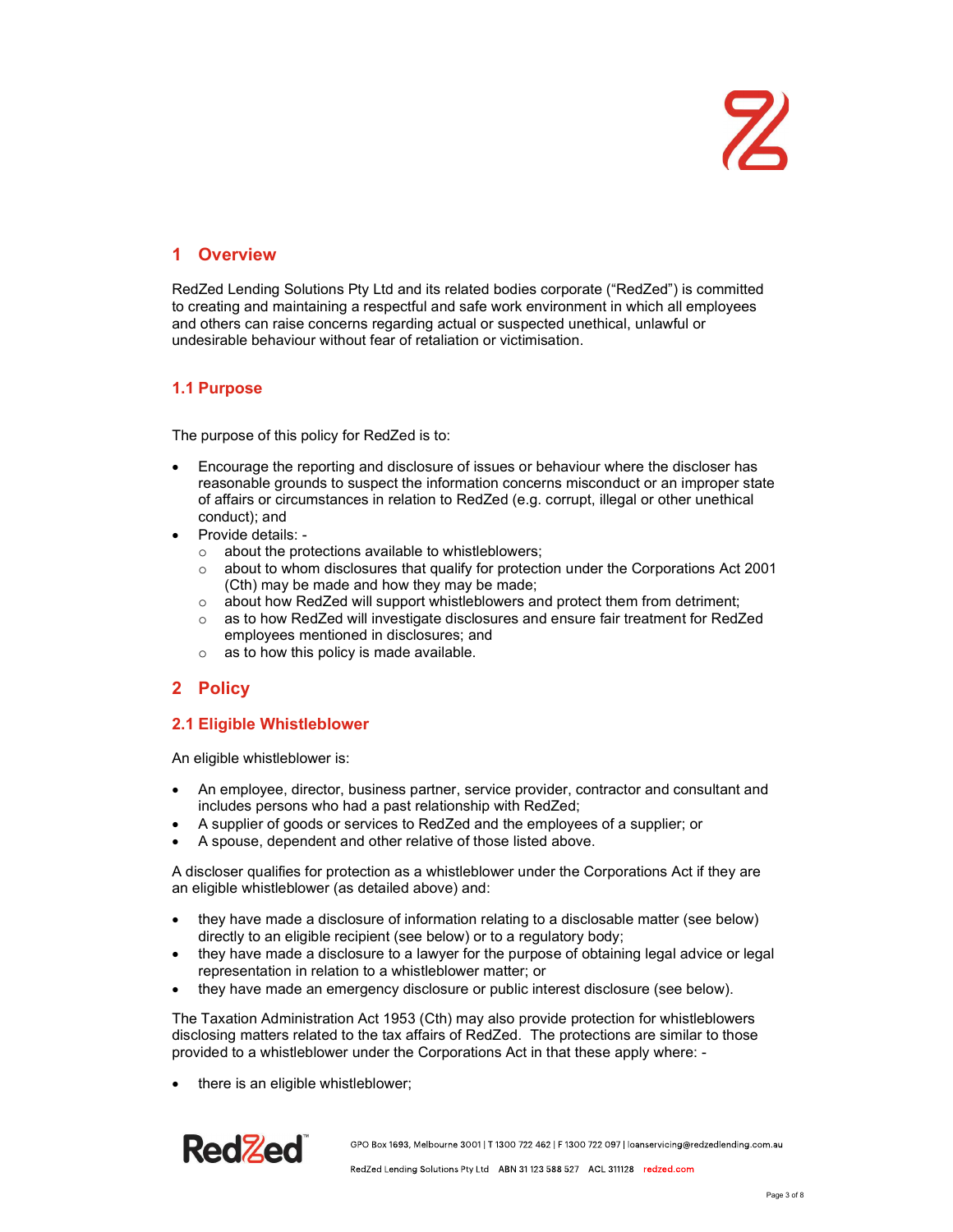- the disclosure is made to an eligible recipient;
- the discloser has reasonable grounds to suspect that the information indicates misconduct, or an improper state of affairs or circumstances in relation to the tax affairs of RedZed; and
- the whistleblower considers the information may assist the eligible recipient to perform their functions relating taxation matters.

In this policy the details are with respect to the Corporations Act regime unless stated otherwise.

This policy is available via RedZed external website www.redzed.com/faqs/ and internally on ZedShare Whistleblower Policy.

#### 2.2 Disclosable Matters

Disclosable matters refers to disclosure of information where the discloser has reasonable grounds to suspect that the information concerns misconduct or an improper state of affairs or circumstances in relation to RedZed.

Examples of disclosable matters which qualify for protection under the Corporations Act are:

- Dishonesty or corruption
- Theft, fraud or other illegal behaviour, this includes misuse of funds, resources or assets
- Behaviour that is detrimental to the financial performance or reputation of RedZed
- Deliberate manipulation of misreporting of transactions or performance measures
- A serious breach of RedZed policies or procedures
- Offering or accepting a bribe
- Behaviour that increases risk to the health or safety of employees or contractors
- Coercion, harassment or discrimination
- A danger to the public or financial system

A matter may qualify for protection where it does not involve a contravention of the law.

A discloser can qualify for protection under the Corporations Act even if the disclosure turns out to be incorrect.

#### 2.3 Matters not covered by Whistleblower policy

Disclosures that are not about disclosable matters do not quality for protection under the Corporations Act but may have some protection under other legislation (e.g. Fair Work Act 2009 (Cth)).

Issues that relate to personal work-related grievances are not considered eligible disclosures and do not qualify for protection under the Corporations Act. Examples of personal workrelated grievances are personal conflicts between employees, employment decisions that do not breach workplace laws such as remuneration disagreements, employee contract terms and conditions, disciplinary actions.

Personal work-related grievances should be raised with your manager or the Head of Human Resources. In certain circumstances, a disclosure may still qualify for protection for a workrelated grievance if: -

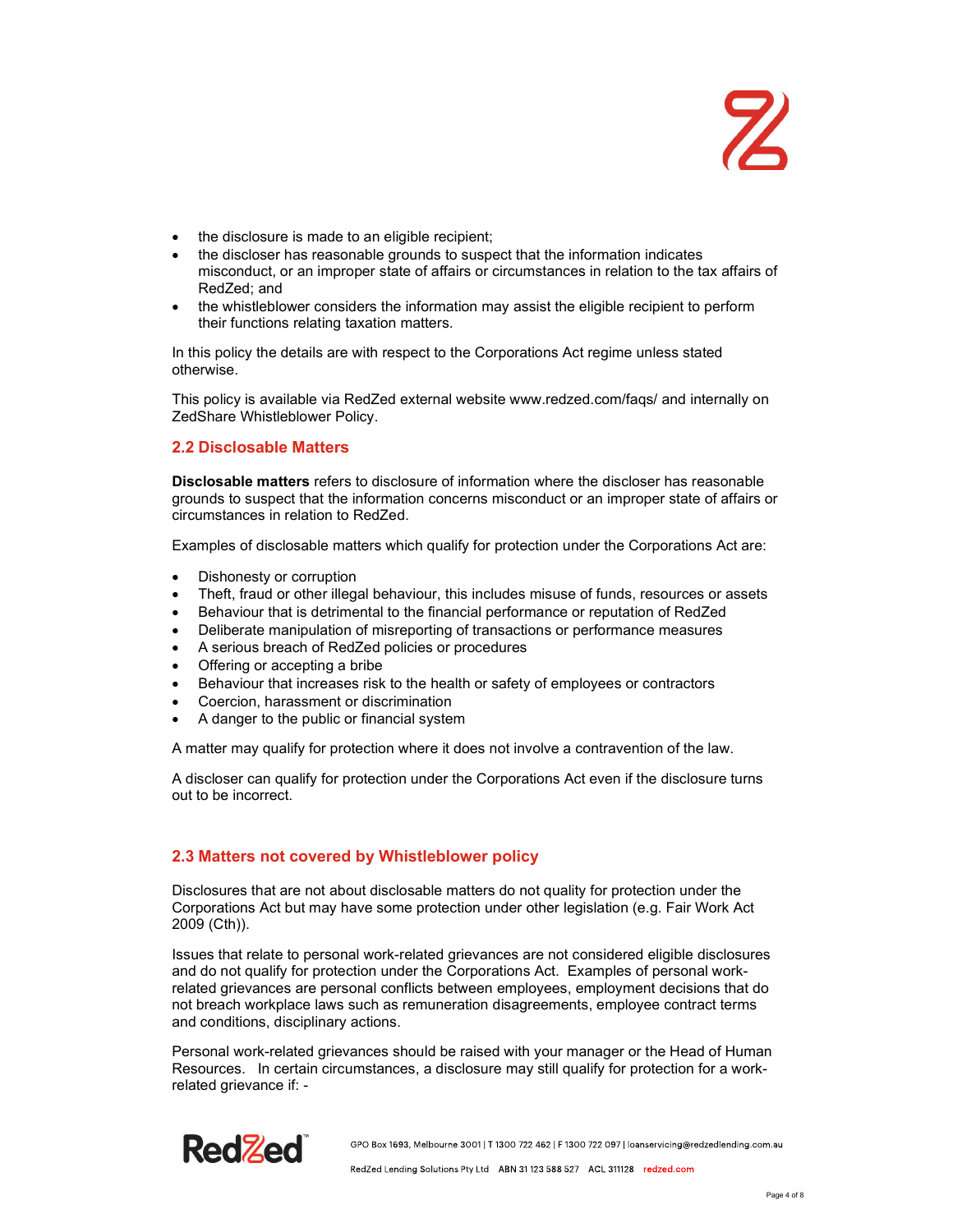- The matter includes information about misconduct;
- RedZed has breached employment or other laws punishable by imprisonment for a period of 12 months or more or engaged in conduct that represents a danger to the public or misconduct;
- The discloser suffers or is at threat of suffering detriment for making a disclosure; or
- The discloser seeks legal advice about whistleblower protection.

#### 2.4 Eligible recipient

RedZed has nominated John Harrison as its internal eligible recipient - Whistleblower Officer. Disclosers are encouraged to discuss verbally or in writing any whistleblower matters directly with the Whistleblower Officer in the first instance.

Disclosures can also be made to: -

- officers and senior managers of RedZed;
- A legal practitioner for the purpose of obtaining legal advice or representation about the whistleblower provisions of the Corporations Act;
- regulatory bodies; or
- the auditors of RedZed.

If you feel you are unable to raise or report an issue through to the eligible recipients identified above, or if you believe that an issue you have previously reported has not been adequately investigated, you can also contact RedZed's external independent whistleblower service, Stopline, anonymously if you prefer.

Should you wish to make a report using RedZed's external independent whistleblower service, Stopline, the alternate contact details are: -

- Telephone: 1300 30 45 50 (in Australia)
- Facsimile: RedZed, C/o Stopline +61 3 9882 4480
- Email: redzed@stopline.com.au
- Online: https://redzed.stoplinereport.com
- APP: Smart phone APP (free download from the
- Apple iTunes store and Google Play)
- Mail: RedZed, c/o Stopline, P.O. Box 403, Diamond Creek, Victoria. 3089

Calls will be received by Stopline 24 hours a day and 7 days a week. Calls are not recorded. The operators on this hotline are not RedZed employees. They are specialists trained in dealing with whistleblowers and their concerns. Whistleblowers will be provided with a confidential reference number by Stopline

A discloser may seek additional information or clarification of the whistleblower policy prior to making a disclosure by contacting RedZed's Whistleblower Officer, the external Whistleblower service or by seeking independent legal advice.

#### 2.5 'Emergency disclosure' or 'public interest disclosure'

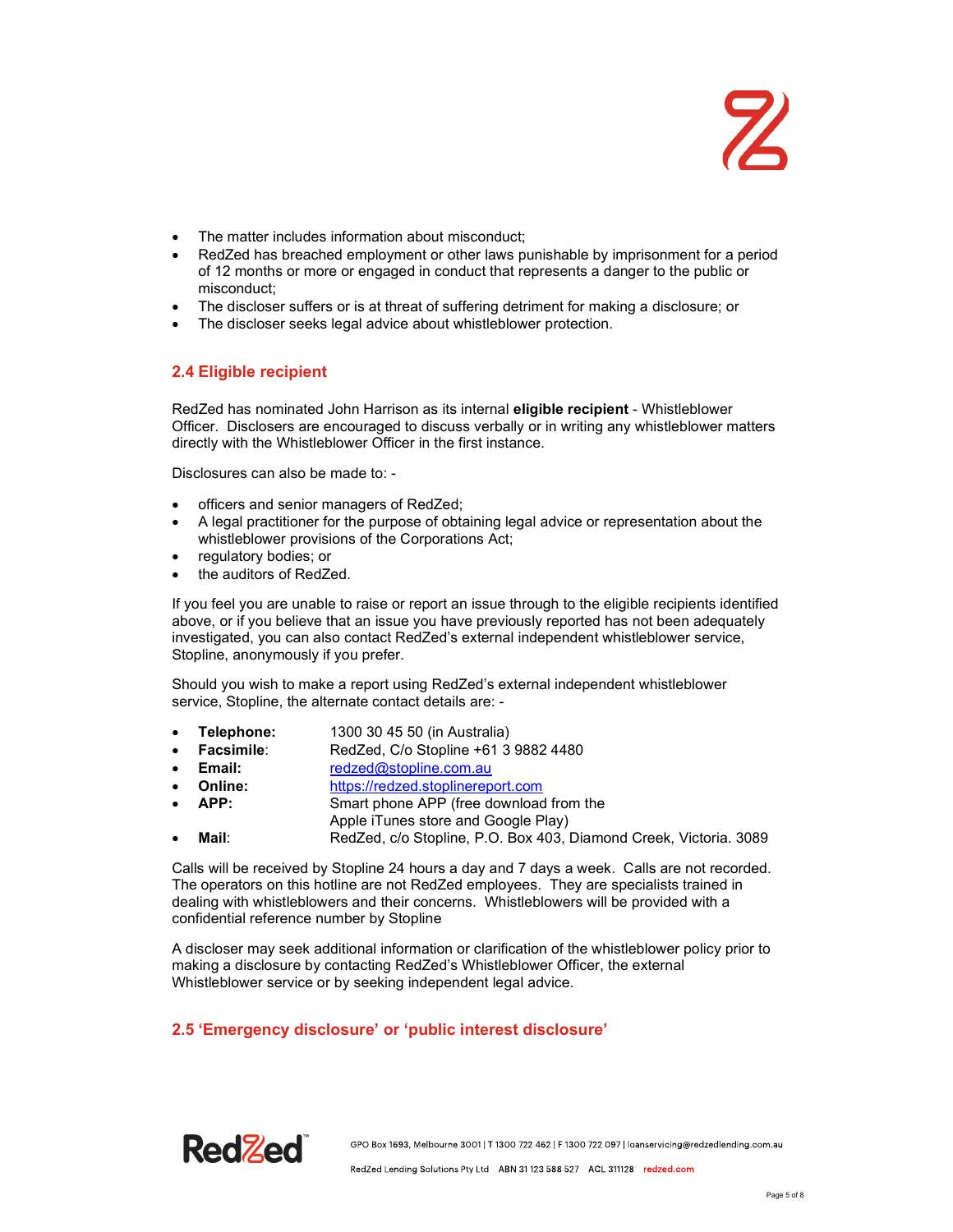In certain circumstances, where a whistleblower believes that a previously disclosed matter has not been sufficiently investigated or reasonable action has not been taken, a whistleblower can make a disclosure to a journalist or member of parliament.

However, a whistleblower should seek independent legal advice to seek clarification on their protection under the Corporations Act when considering making an emergency disclosure or public interest disclosure.

There is no provision with respect to such disclosures under the Taxation Administration Act.

#### 2.6 Handling and investigating a whistleblower matter

Employees or others making a whistleblower report can do so anonymously and still be protected under the Corporations Act. However, we prefer that you provide your name and contact details to allow for any additional follow up questions that may assist investigations of the concerns raised. Should a whistleblower prefer to remain anonymous, they can continue to maintain communication with the person to who they made the report, to allow for follow up questions and to provide updates and feedback.

RedZed's eligible recipients are responsible to investigate the substance of the report received in a reasonable timeframe (normally 20 business days though this will depend on the circumstances) and determine whether there is evidence to support matter raised based on the information provided.

Should the eligible recipient deem that further specialist investigative skills are required, they may request the additional investigative support.

For any externally reported matters, Stopline will prepare an initial report that details the concerns as reported by the whistleblower and will provide a report of the disclosure to RedZed's Whistleblower Officer. For the protection of the discloser, all reports protected under the Corporations Act will have any information which can be used to identify the whistleblower removed or de-identified.

Where possible, and assuming the identity of the whistleblower is known, the whistleblower will be kept informed of the progress and the outcome of their report, subject to privacy and confidentiality considerations. Whistleblowers can contact the Whistleblower Officer or Stopline (if appropriate) for updates on the status of their report.

Should the whistleblower not be satisfied with the conduct (e.g. breach of confidentiality) or the outcome of the investigation, they may lodge a complaint with the relevant regulatory body or consult a legal practitioner for further legal advice.

At the completion of an investigation the eligible recipient will complete a report and consider implementation of any findings and recommendations. If the matter relates to a regulatory breach, the report will be dealt with in accordance with RedZed's Compliance Framework.

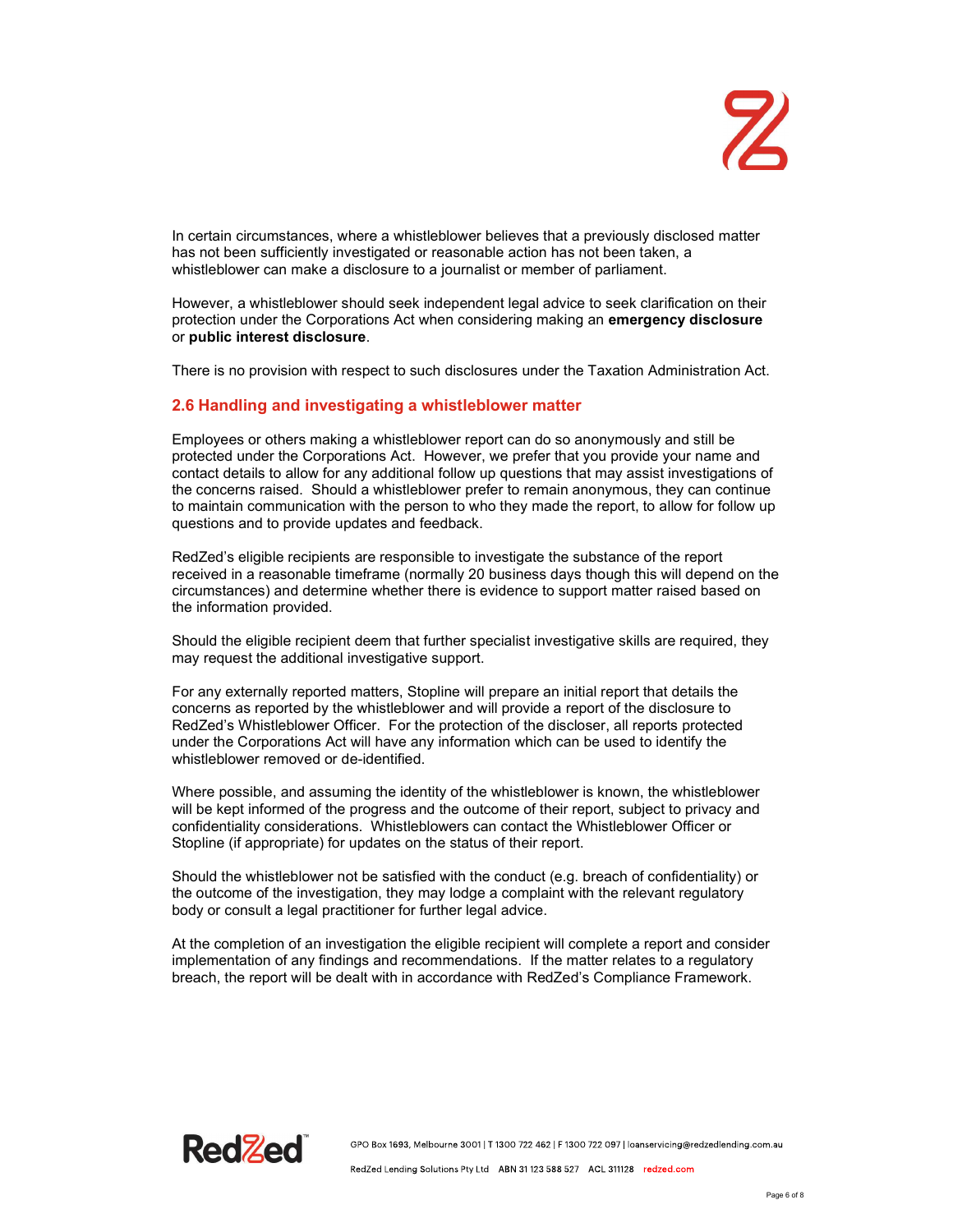## $\mathbf{Z}$

#### 2.7 Protections and Safeguards

RedZed is committed to ensuring the protection of whistleblowers. It is an offence under the Corporations Act for RedZed to breach the confidentiality of a whistleblower or cause detriment to a whistleblowr.

All information received from a whistleblower will be treated confidentially and sensitively. RedZed will use the following types of methods to protect the confidentiality (and, if relevant, the anonymity) of a discloser: -

- disclosure will be handled and investigated by eligible recipients (or external investigators as deemed necessary);
- disclosers will be referred to in a gender-neutral context; and
- materials relating to the discloser and any subsequent investigations or reports will be stored securely.

When a disclosure is made, the identity of the whistleblower (or any information that would likely identify the discloser the whistleblower's identity) will only be shared if: -

- The whistleblower provides consent to share that information; or
- The disclosure is allowed or required by law (for example, disclosure to a lawyer in seeking legal advice relating to whistleblowing law or disclosure to a regulator).

RedZed will not tolerate any detrimental conduct of an individual who intends to report, has made a whistleblower report or is involved in a whistleblower investigation. Examples of detrimental conduct includes: -

- Dismissal
- Demotion
- Any form of harassment
- Any Physical or psychological harm
- **Discrimination**
- Any form of bias

Should a whistleblower believe they have been the subject of any detrimental conduct due to their disclosure they are encouraged to refer this to the eligible recipient for investigation. A discloser can seek compensation or other remedies if they suffer a loss, damage or injury because of a disclosure or if RedZed is found to have failed to prevent a person from causing the detriment.

A discloser is protected from civil, criminal and administrative liability in relation to an eligible disclosure.

Employees are reminded that they can access the support services of RedZed's Employee Assistance Program - Acacia Connection via phone: 1300 364 273.

Should an employee or become aware of any information provided by a whistleblower, it is illegal for them to release the information to a person who is not involved in the investigation or resolution of the matter. Similarly, the whistleblower's identity or any information that may lead to the identification of the whistleblower must not be released.

These protections apply to both internal and external eligible disclosures.